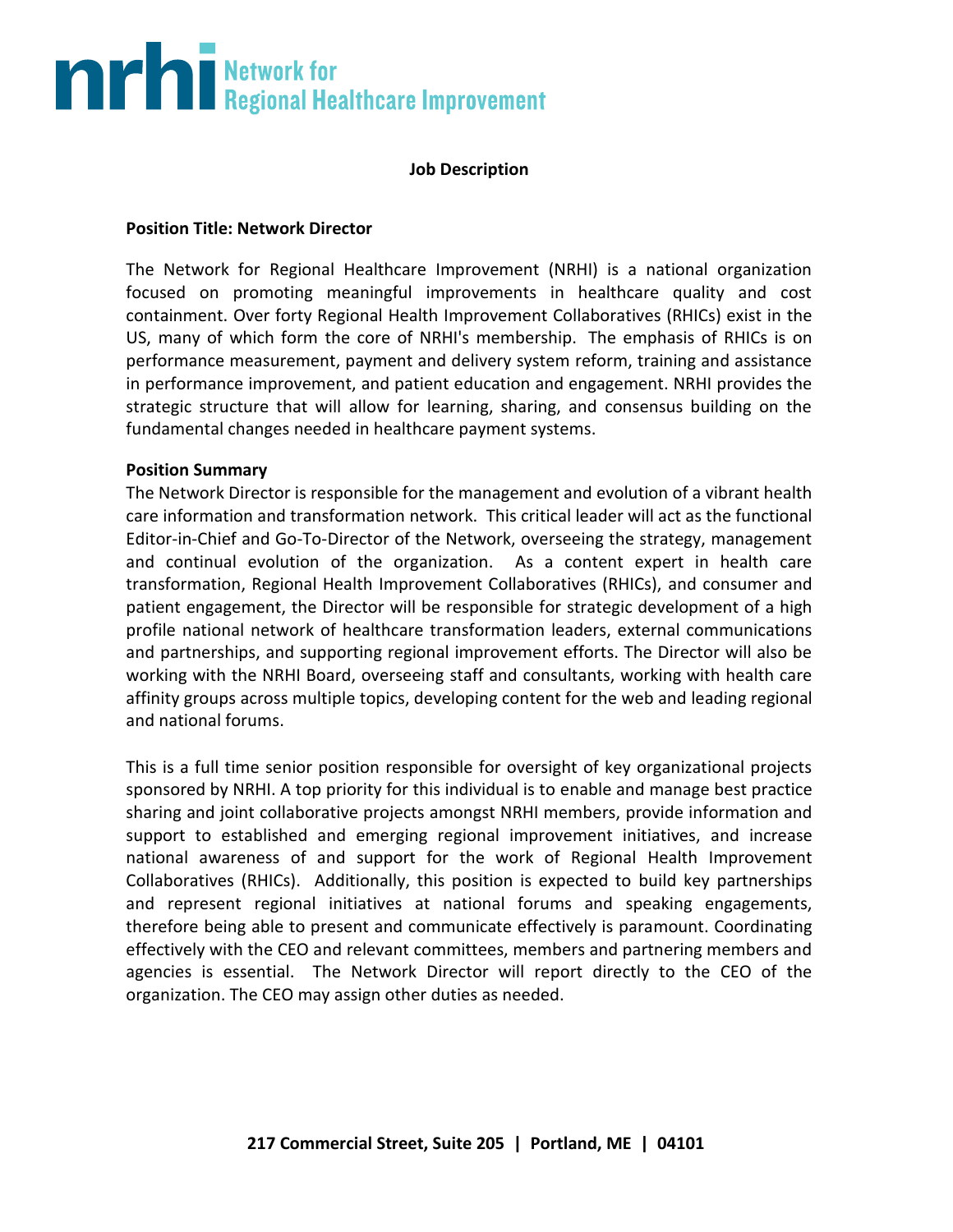# **The Second Burns of Second Healthcare Improvement**

### **Responsibilities**

- Develop and maintain strong relationships with national and regional organizations and healthcare leaders;
- Develop and sustain a strong brand presence for the network;
- Manage staff through effective team building, hiring and training, performance monitoring and management, coaching and communication with an eye to a shared vision and goal
- Manage relationships with internal and external consultants
- Routinely analyze the online and offline presence of the network for an optimal and rich user experience

### **Additional capabilities include:**

**Network Experience:** Experience in managing and sustaining an online hub or network. Strong understanding and experience in integrating online and offline marketing activities and leveraging social media platforms for the desired results.

**Healthcare Cost and Quality Experience:** Experience and deep understanding of issues related to healthcare cost and quality measurement, knowledge of administrative claims data, and public reporting of healthcare cost and quality measures is required. Familiarity with the evolving dynamics between healthcare providers, consumers, payers, and purchasers is essential.

**Communication Skills:** Demonstrated ability to communicate effectively in a variety of venues. Collaboration with prominent national organizations, such as the Robert Wood Johnson Foundation (RWJF) and the Agency for Healthcare Research and Quality (AHRQ), and direct work with physicians and employers require superior professionalism and communication skills.

**Organizational Skills:** Superior organizational and project management skills to coordinate and implement a variety of concurrent projects across multiple organizations.

**Business Skills:** Ability to keep track of all projects, oversee resource and project schedule management, and summarize key metrics to report status of projects to key stakeholders.

In summary, the ideal candidate will combine technical expertise in the healthcare arena as described above, with experience in a wide range of leadership skills, including project and risk management, public speaking, and business management. This person must be confident, well organized, and comfortable working in a fast paced environment with a high level of professionalism. Confidentiality is a fundamental characteristic, as well as exceptional written and verbal communication skills, strong decision making ability and